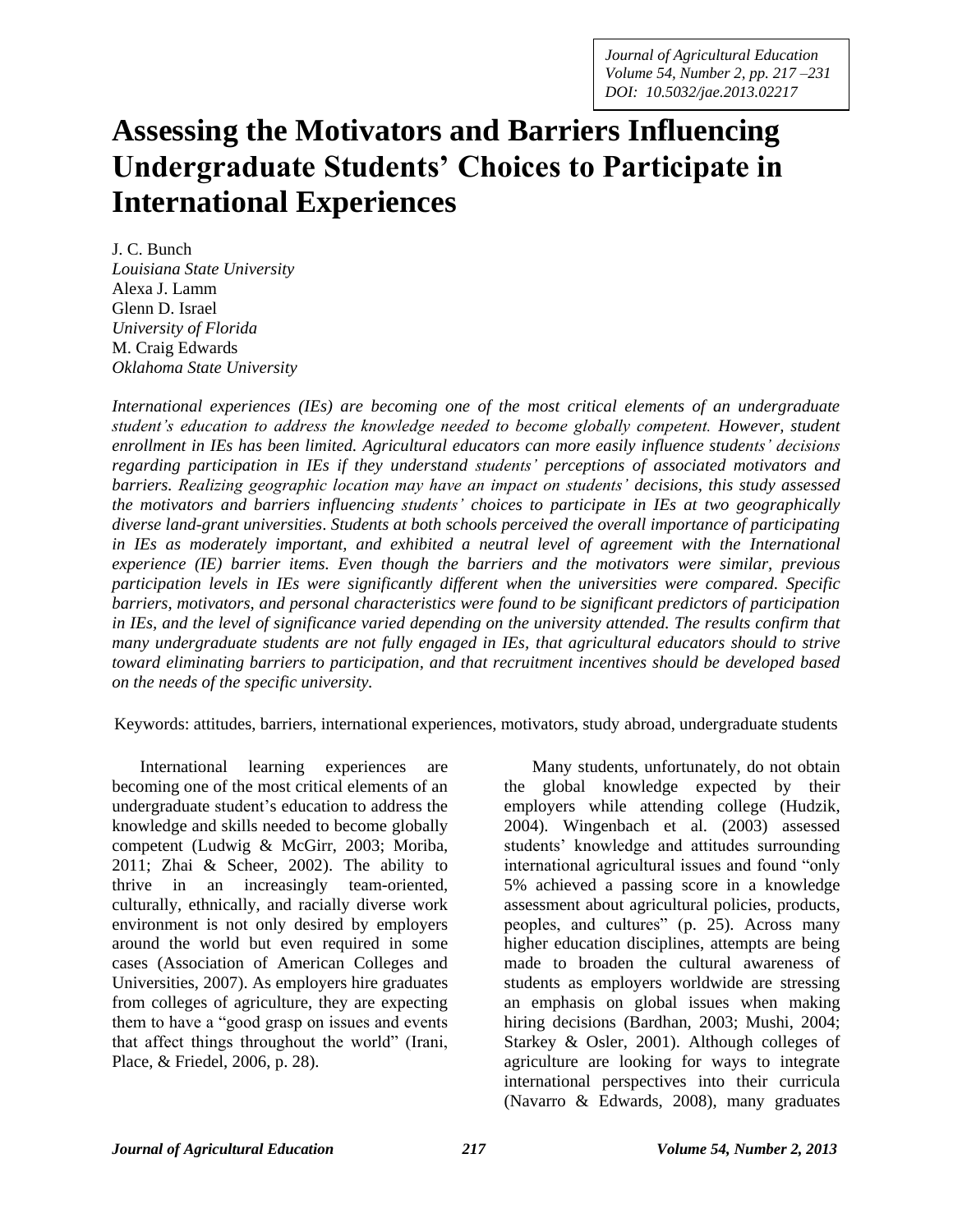have been perceived as having a "lack of knowledge of how globalization affects the United States and [the] international agribusiness environment" (Stephens & Little, 2008, p. 47).

To address this issue, Bruening and Shao (2005) conducted a Delphi study of the Association for International Agricultural and Extension Education (AIAEE) members to identify the methods needed to internationalize the agricultural undergraduate curriculum. The methods that emerged as most appropriate for international instruction included using experiential learning techniques such as creating presentations involving discussions with those who have international experience, internationally focused agricultural field trips, and one to three week international internships/study abroad trips. Previous studies have shown that direct international experiences had the largest impact on students' understanding of global markets, their recognition of how narrow their previous perceptions of international agriculture were, and their interest in working in a global agricultural market (Bruening & Frick, 2004; Zhai & Scheer, 2002).

Although research has identified the benefits of undergraduate student engagement in international experiences (IEs), student participation is still limited (Institute of International Education, 2010). In fact, the number of agricultural students participating in international experiences is decreasing. In a national report, the Institute of International Education (2010) reported that even though 3,149 undergraduate students with agricultural majors participated in study abroad in 2007/08, only 2,864 participated in 2008/09. Given the need to increase undergraduate student participation in international experiences, it is important to understand and consider the factors influencing students' choices regarding their participation in IEs.

## **Theoretical Framework**

The theory of planned behavior (Ajzen, 2002) was used as the theoretical framework for this study. According to Ajzen (2002), human behavior is guided by three beliefs: behavioral,

normative, and control. Ajzen's (2002) perspective suggests that behavioral, normative, and control beliefs guide an individual's choices regarding specific variables identified in his theory of planned behavior: a favorable or unfavorable attitude towards a behavior, the subjective norm, and perceived behavioral control (Ajzen, 1991). A person's behavior can be modified; thus, increasing the chance the person will perform a desired action through the manipulation of any or all of these variables (Ajzen, 2006; Ajzen & Fishbein, 1980; Francis et al., 2004).

Behavioral beliefs represent likely outcomes of a targeted behavior and the individual's associated evaluations of the outcomes (Ajzen, 2002). A person's behavioral beliefs contribute to a favorable or unfavorable attitude toward the targeted behavior (Ajzen, 2002). It is expected that if an individual perceives the potential favorable outcomes of a behavior outweigh the potential negative outcomes, the individual will engage in the behavior (Ajzen, 2002). Therefore, if an individual perceives the value of participating in an international experience (IE) outweighs the cost and time associated with doing it, the individual will participate. Costs associated with IEs noted in other studies include the amount of time required to participate in the program, financial costs, time to learn another language, and lost opportunities while away (Andreasen, 2003; Briers, Shinn, & Nguyen, 2010; Irani et al., 2006). Benefits noted by students when discussing international experiences include increased employability, personal development, expanded cultural awareness, the opportunity to learn another language, and more social competence in unfamiliar settings (Briers et al., 2010; Bruening & Frick, 2004; Carlson, Burn, Useem, & Yachimowicz, 1990; Opper, Teichler, & Carlson, 1990; Zhai & Scheer, 2002).

Normative beliefs represent what the individual percieves other important individuals or groups in a given social system expect in regard to a targeted behavior (Ajzen, 2002). Normative beliefs are linked with how an individual develops their perceptions of the subjective norm of the targeted behavior (Ajzen, 2002). Therefore, if participating in IEs is a norm for the group with which the student aligns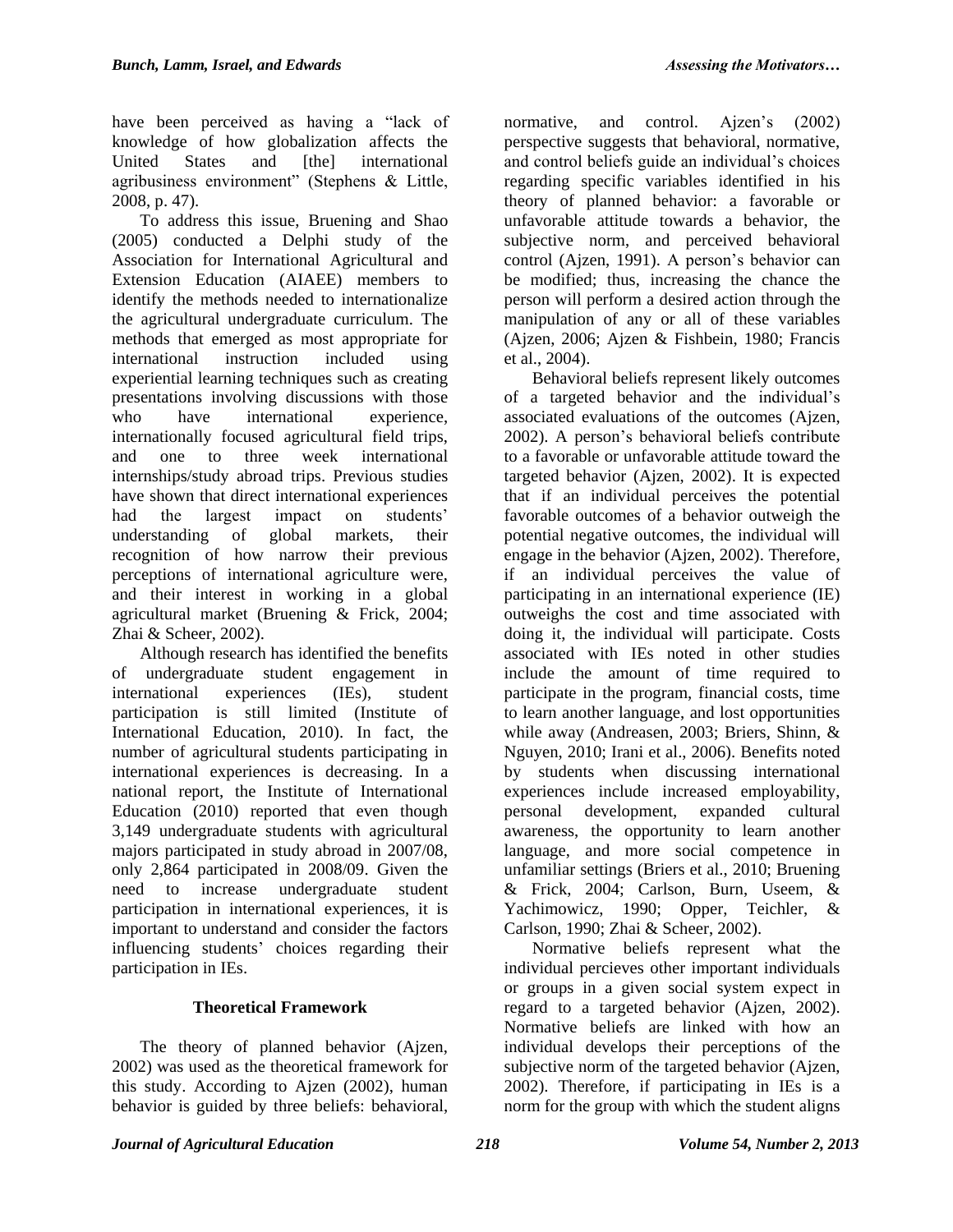himself or herself (Ajzen, 2002), it is expected the student will pursue engaging in an IE. For example, if a student comes from a community that, or has parents and friends who, value(s) IEs, he or she will be more likely to participate (Ajzen, 2006). The opposite condition is also true. If the social influences in a student's life do not view IEs to be an important part of an individual's education, the student will be less likely to participate. Irani et al. (2006) found that students did not perceive spending time away from their families and friends was a potential barrier to their participation in an IE.

Control beliefs represent the potential presence of factors that may aid or impede an individual's performance of a specific behavior (Ajzen, 2002). If an individual perceives that factors exist keeping him or her from being able to exercise a specific behavior, the person will be less likely to engage in the concomitant experience (Ajzen, 2002). For example, undergraduate students have very little control over their academic requirements. Several studies have found students were concerned that studying abroad would add more credit hours to their existing academic program of study, thus delaying their graduation date (Briers et al., 2010; Irani et al., 2006).

Through a review of the theory of planned behavior, it has been established that a student's behavioral, normative, and control beliefs about IEs must be understood to make valid recommendations on how to modify an individual's attitude toward IEs (Francis et al., 2004). The review of literature has identified many factors that contribute to students' choices regarding IEs, which are influenced largely by their familial structure, background, and where they are enrolled as undergraduate students. Gaining a perspective on the motivators and barriers agricultural undergraduate students perceive, and recognizing the variation that exists between students at different universities, will assist agricultural educators in developing IEs in which students may be more likely to participate.

## **Purpose & Objectives**

The purpose of this study was to assess the motivators and barriers influencing undergraduate students' decisions regarding participation in IEs. The research objectives were to (a) describe students' personal characteristics and previous IEs at two geographically different land-grant universities in the United States, (b) describe the students' perceived motivators and barriers influencing their decisions to participate in IEs, and (c) determine if differences existed between students' perceived motivators and barriers influencing their decision to participate in IEs depending on selected personal characteristics and the university attended.

#### **Methods**

The study's population consisted of all University of Florida and Oklahoma State University undergraduate students enrolled in colleges of agriculture during the 2010-2011 academic year. The specific land-grant universities were targeted strategically by the researchers to understand the motivators and barriers associated with IEs, and how those motivators and barriers differed based on characteristics associated with geographic location. The University of Florida is geographically located in the southeastern United States and is physically closer to international destinations than Oklahoma State University. The University of Florida is situated in a state with numerous metropolitan areas and therefore had students who had grown up in more suburban-type locations. Oklahoma State University is geographically located in the midwest United States and in a state that is landlocked. The state has few metropolitan areas and the institution's students had grown up in rural areas primarily. The sample consisted of two, large enrollment, required introductory level courses consisting of a variety of students from across the respective colleges of agriculture. The courses were known to include a full range of students representing the target population  $(n = 440)$ .

A web-based survey instrument, developed by the researchers, consisted of 55 items designed to measure four constructs: students' IEs before college, students' IEs while in college (Irani et al., 2006), students' perceptions of barriers associated with IEs, and students' perceptions of motivators associated with IEs.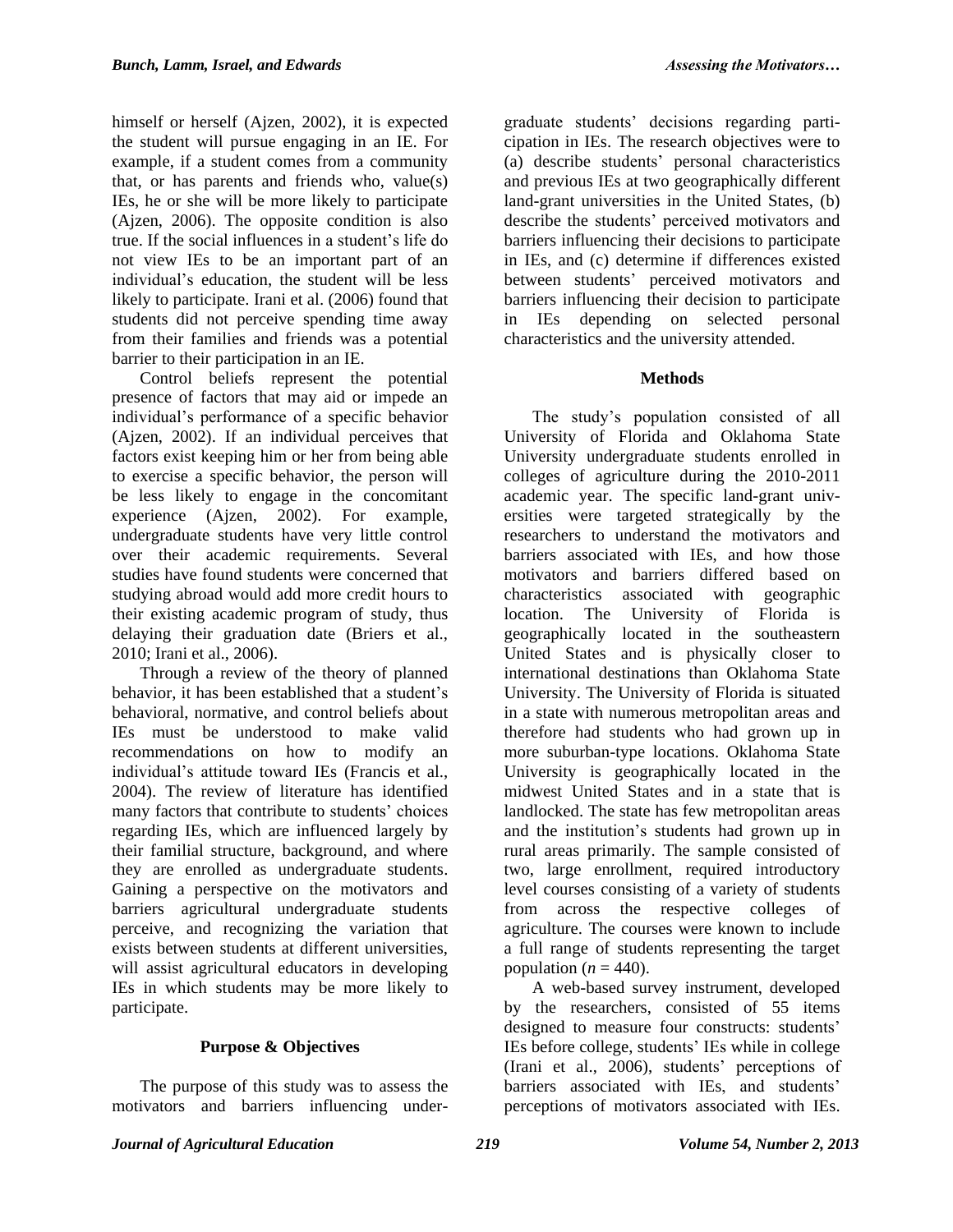Personal characteristics of the participants were also collected. Data were gathered during the Fall semester of the 2010-2011 academic year.

The constructs measuring students' IEs before college and while in college consisted of questions that asked whether participants had engaged in 11 IEs during a specified time in their lives. To measure the barriers associated with IEs, participants were asked to signify their level of agreement with a set of 15 statements using a five-point, summated-rating scale  $(1 =$ *strongly disagree*, 2 *= disagree*, 3 *= neither agree nor disagree*,  $4 = agree$ , and  $5 = strongly$ *agree*). Examples of barrier items included (a) academic departments do not encourage study abroad opportunities, (b) many students cannot afford to participate in study abroad opportunities, (c) a study abroad opportunity will not have an impact on the student's future career, and (d) many parents do not approve of study abroad opportunities.

To measure the motivators associated with IEs, participants were asked to indicate the level of importance they associated with 15 motivation statements using a five-point, summated-rating scale (1 *= not at all important,*  2 *= slightly important*, 3 *= somewhat important*, 4 *= moderately important*, and 5 *= extremely important*)*.* Examples of motivator items included (a) increased employability, (b) overall life experience, (c) important stage in my personal development, and (d) learn another language. Further, eight personal characteristics questions were also asked to describe the sample and make selected correlational analysis achievable. To assure face and content validity, a panel of experts at each university reviewed the instrument. The instrument was revised slightly to reflect the panel members' suggestions.

To initiate data collection, researchers from both universities recruited students through faceto-face meetings during a regular scheduled course time on the same date. The researchers described the purpose of the study and gave students a Uniform Resource Locator (URL) to access the online survey instrument. The students were given two weeks to complete the instrument. The students were incentivized by the courses' instructors of record who agreed to give each student five bonus points for

completing the instrument. A follow-up electronic message reminder was sent to all students at both universities one week after initial contact by the researchers. To control for non-response error, the participants' personal characteristics were compared to those of all course participants at each university. No significant differences were found between the two groups. A total of 342 instruments were collected resulting in a response rate of 78%. Data were coded for analysis using SPSS18. The reliability of the barriers and motivators constructs were calculated *post hoc* resulting in Cronbach's alpha coefficients of .72 and .85, respectively. Descriptive statistics, independent *t*-tests, and multiple regression were used to achieve the study's objectives.

### **Findings/Results**

Objective one sought to describe students' personal characteristics and previous IEs at two geographically different U.S. land-grant universities. Respondents at the University of Florida ( $n = 178$ ) consisted of 112 (62.9%) female and 66 (37.1%) male respondents. Respondents at Oklahoma State University (*n* = 164) included 103 (62.8%) female and 61 (37.2%) male respondents (see Table 1). All of the respondents at the University of Florida were undergraduate students. Most were upper division students with seven (3.9%) freshmen, 48 (27.0%) sophomores, 68 (38.2%) juniors, and 55 (30.9%) seniors. In addition, 26 (14.6%) reported they had transferred from another institution. Most of the respondents at Oklahoma State University were lower division undergraduate students with 76 (46.3%) freshmen, 44 (26.8%) sophomores, 34 (20.7%) juniors, eight (4.9%) seniors, and 1 (0.6%) master's level graduate student. In addition, 40 (24.4%) students reported transferring from another institution (see Table 1).

Regarding respondents' ethnicities, at the University of Florida, 115 (64.6%) were White, 26 (14.6%) were Hispanic, 16 (9.0%) were Asian, 14 (7.9%) were Black, and 6 (3.4%) were Multiracial. At Oklahoma State University, 134 (81.7%) of the respondents were White, 19 (11.6%) were American Indian/Native American, six (3.7%) were Hispanic, two (1.2%)

*Journal of Agricultural Education 220 Volume 54, Number 2, 2013*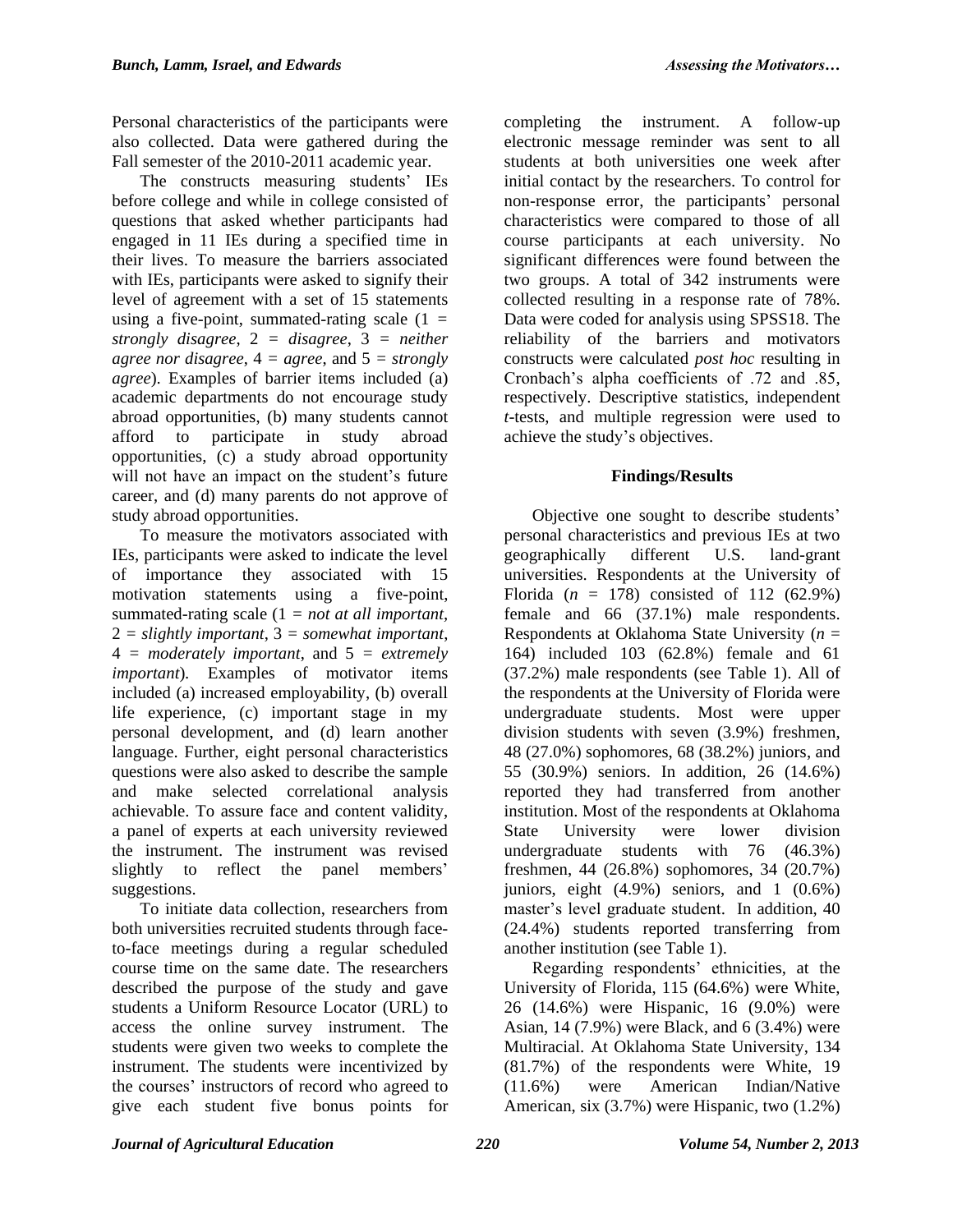were Multiracial, and 1 (.6%) was Black (see Table 1).

At the University of Florida, the majority of respondents  $(f = 136, 76.4\%)$  reported having grown up in a subdivision in a town or city, 26 (14.6%) grew up in a rural, non-farm setting, 11 (6.2%) grew up in a downtown area of a city or town, and five (2.8%) grew up on a farm. At Oklahoma State University, almost one-half of the respondents  $(f = 77, 47%)$  reported having grown up on a farm, 57 (34.8%) grew up in a rural, non-farm setting, 26 (15.9%) reported growing up in a subdivision in a town or city, and two (1.2%) grew up in a downtown area of a city or town. At the University of Florida, 38 (21.3%) students indicated they were fluent in a language other than English, and 11 (6.7%) indicated they were fluent in a language other than English at Oklahoma State University (see Table 1).

Most of the respondents at both universities (93.6%) indicated having a grade point average of 2.5 and above. Large majorities of the students had not transferred from another institution (see Table 1). In addition to students' personal characteristics, respondents reported whether they had engaged in IEs before and while in college. To determine students' IEs before and during college, respondents were asked if they had taken part in 11 specific IEs. Table 2 shows the results for engagement before attending college, including the differences in response based on university attended. Overall, the respondents at the University of Florida had participated in more IEs before attending college than respondents at Oklahoma State University with one exception (see Table 2). A larger percentage of the students at Oklahoma State University had met with international exchange students than respondents at the University of Florida. The most likely IE of the respondents before attending college at both universities was going to an international restaurant, and the least likely IE of the respondents before college at both universities was participating in a semesterlong study abroad program.

Responses from students at the two universities were compared using independent samples t-tests to identify significant differrences. Five of the 11 items had significant percent differences  $(p < .05)$  when compared. The University of Florida students had a significantly higher percentage of participation in four of the five IEs before college, including attending an international festival, traveling individually or with family/friends to another country, taking a class focused on international issues, and going to an international restaurant (see Table 2). Oklahoma State University had significantly more respondents who had met with an international exchange student before college than did the University of Florida (see Table 2).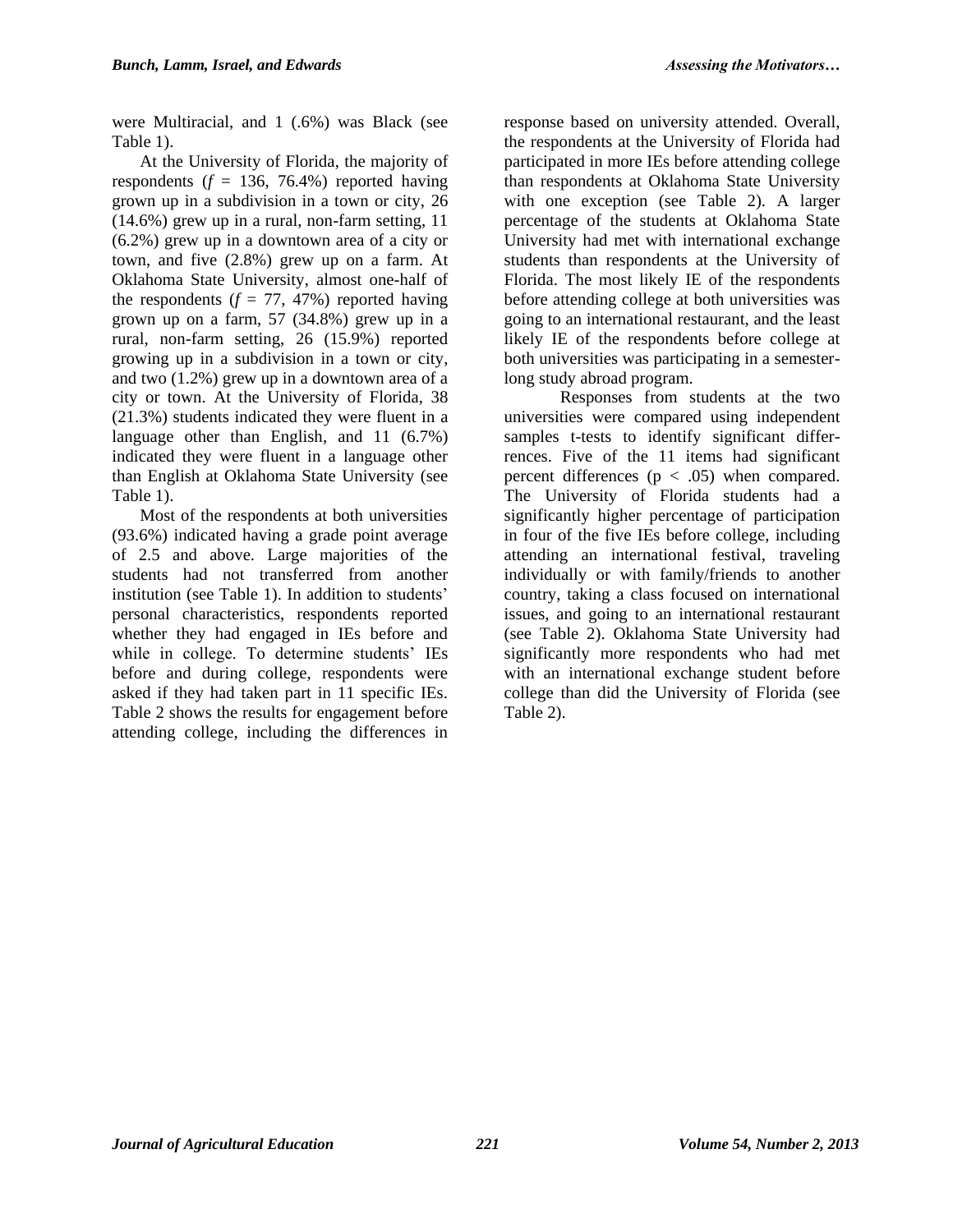*Comparison of University of Florida and Oklahoma State University Students' Personal Characteristics*

| University of<br>Oklahoma State<br>Florida<br>University<br>$(n = 178)$<br>$(n = 164)$ |      |
|----------------------------------------------------------------------------------------|------|
| Variable<br>$\int$<br>%<br>$\int f$                                                    | %    |
| Gender                                                                                 |      |
| 62.9<br>103<br>Female<br>112                                                           | 62.8 |
| Male<br>37.1<br>61<br>66                                                               | 37.2 |
| <b>Educational</b> status                                                              |      |
| $\overline{7}$<br>Freshman<br>3.9<br>76                                                | 46.3 |
| 27.0<br>44<br>48<br>Sophomore                                                          | 26.8 |
| Junior<br>38.2<br>68<br>34                                                             | 20.7 |
| Senior<br>55<br>30.9<br>8                                                              | 4.9  |
| Master's<br>$\boldsymbol{0}$<br>$\mathbf{1}$<br>$\qquad \qquad -$                      | 0.6  |
| Ethnicity                                                                              |      |
| Asian<br>9.0<br>16<br>$\boldsymbol{0}$                                                 | 0.0  |
| <b>Black</b><br>7.9<br>14<br>$\mathbf{1}$                                              | 0.6  |
| Hispanic<br>26<br>14.6<br>6                                                            | 3.7  |
| American Indian/Native American<br>0.0<br>$\overline{0}$<br>19                         | 11.6 |
| White<br>64.6<br>115<br>134                                                            | 81.7 |
| Multiracial<br>6<br>3.4<br>$\overline{2}$                                              | 1.2  |
| Location where lived growing up                                                        |      |
| 5<br>Farm<br>2.8<br>77                                                                 | 47.0 |
| 14.6<br>57<br>Rural, not farm<br>26                                                    | 34.8 |
| Subdivision in town or city<br>76.4<br>136<br>26                                       | 15.9 |
| 6.2<br>Downtown area in a city or town<br>11<br>$\overline{2}$                         | 1.2  |
| Grade point average                                                                    |      |
| 8<br>4.5<br>4.0 or greater<br>15                                                       | 9.1  |
| $3.99 - 3.50$<br>63<br>35.4<br>40                                                      | 24.4 |
| 73<br>$3.49 - 3.00$<br>41.0<br>60                                                      | 36.6 |
| $2.99 - 2.50$<br>27<br>15.2<br>36                                                      | 22.0 |
| 2.49 or less<br>6<br>3.4<br>12                                                         | 7.3  |
| Fluent in a language other than English                                                |      |
| Yes<br>38<br>21.3<br>11                                                                | 6.7  |
| No<br>140<br>78.7<br>151                                                               | 92.1 |
|                                                                                        |      |
| Transfer student<br>14.6<br>Yes<br>26<br>40                                            | 24.4 |
| 85.4<br>No<br>152<br>123                                                               | 75.0 |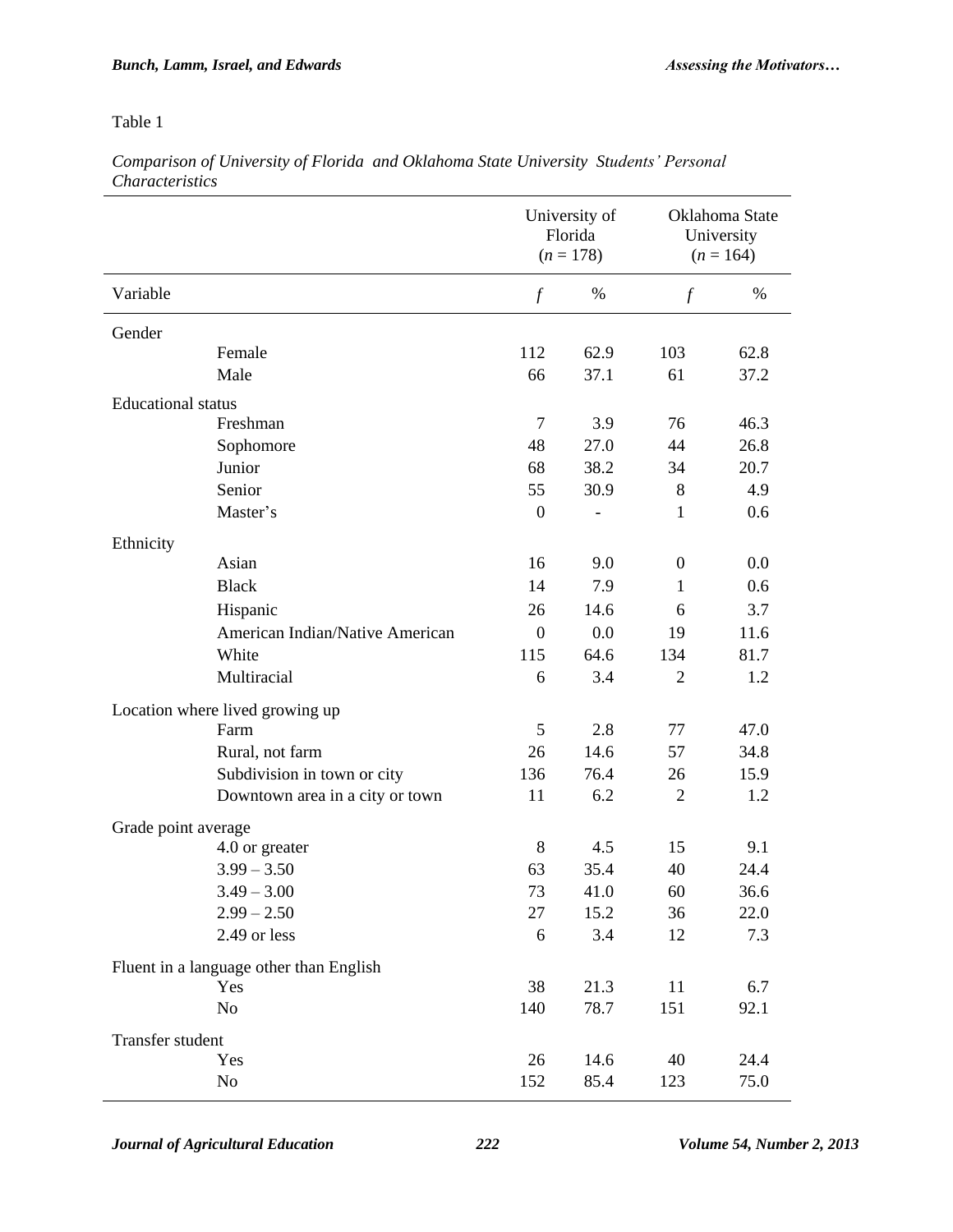|                                                                                                          | University of<br>Florida<br>$(n = 178)$ |               | Oklahoma State<br>University<br>$(n = 164)$ |               | $\%$<br>Diff.      |
|----------------------------------------------------------------------------------------------------------|-----------------------------------------|---------------|---------------------------------------------|---------------|--------------------|
| Variable                                                                                                 | $\int$                                  | $\frac{0}{0}$ | $\mathcal{f}$                               | $\frac{0}{0}$ |                    |
| Attended an international festival<br>Traveled individually or with family/friends<br>to another country | 114<br>127                              | 64.0<br>71.3  | 52<br>64                                    | 31.7<br>39.0  | $32.3*$<br>$32.3*$ |
| Met with international exchange students                                                                 | 65                                      | 36.5          | 96                                          | 58.5          | $22.0*$            |
| Took a class focused on international issues                                                             | 61                                      | 34.3          | 23                                          | 14.0          | $20.3*$            |
| Went to an international restaurant                                                                      | 157                                     | 88.2          | 112                                         | 68.3          | $19.9*$            |
| Hosted an international visitor in their house                                                           | 20                                      | 11.2          | 9                                           | 5.5           | 5.7                |
| Went on a church mission trip to another<br>Country                                                      | 22                                      | 12.4          | 13                                          | 7.9           | 4.5                |
| Had an international guest speaker in a class                                                            | 92                                      | 51.7          | 81                                          | 49.4          | 2.3                |
| Participated in a semester-long study abroad                                                             | $\overline{4}$                          | 2.2           | $\Omega$                                    | $\Omega$      | 2.2                |
| Participated in an international study tour                                                              | 9                                       | 5.1           | 6                                           | 3.7           | 1.4                |
| Participated in a short-term study abroad                                                                | 7                                       | 3.9           | 5                                           | 3.0           | 0.9                |

*Comparison of University of Florida and Oklahoma State University Students' International Experiences Before College*

*Note.*  $* p < .05$ . The respondents could select multiple experiences.

Table 3 shows the results for engagement while attending college, including the differences in response based on university attended. The respondents at the University of Florida had a higher percentage of participation in each IE while in college than the respondents at Oklahoma State University. It is important to note, however, the respondents at the University of Florida had more time in college (on average) than the respondents at Oklahoma State University. The two IEs with the highest percentage of participation were the same at both universities. They were going to an international restaurant and having an international guest speaker in a class (see Table 3).

Nine of the 11 items had significant differences ( $p < .05$ ) between respondents at the

two universities with students at the University of Florida exhibiting a significantly higher percentage of participation in all nine IEs while in college (see Table 3). The item with the largest difference in participation between the two universities was attending an international festival with 38.2% more of the respondents at the University of Florida reporting participation than respondents at Oklahoma State University. The only two items where significant differences between respondents at the University of Florida and Oklahoma State University did not exist was participation in a short-term study abroad and participation in a church mission trip to another country. At both universities, very few respondents reported participating in these IEs.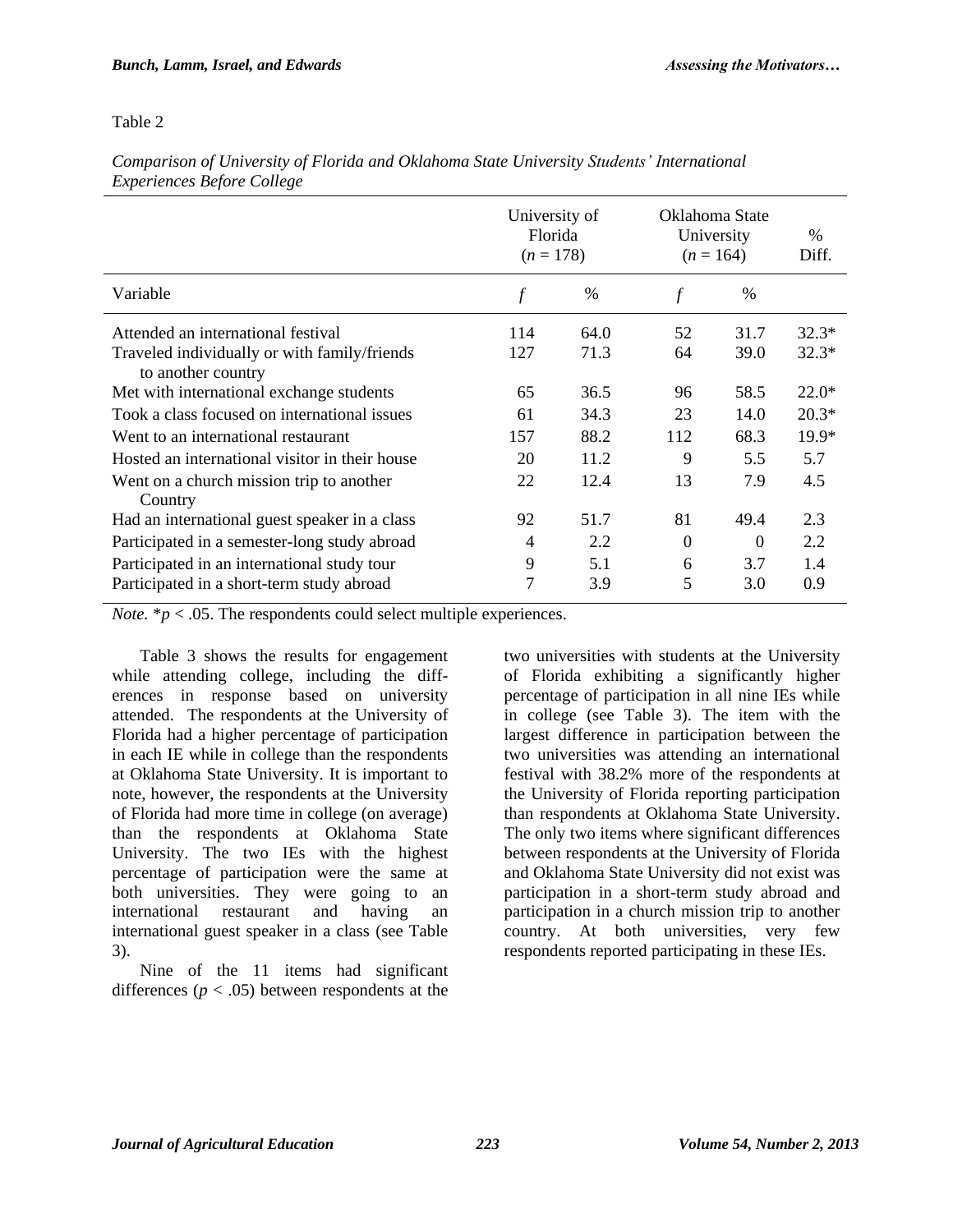|                                                                  | University of<br>Florida<br>$(n = 178)$ |      | Oklahoma State<br>University<br>$(n = 164)$ |          | $\frac{0}{0}$<br>Diff. |
|------------------------------------------------------------------|-----------------------------------------|------|---------------------------------------------|----------|------------------------|
| Variable                                                         | f                                       | $\%$ | f                                           | $\%$     |                        |
| Attending an international festival                              | 94                                      | 52.8 | 24                                          | 14.6     | $38.2*$                |
| Travel individually or with family/friends<br>to another country | 87                                      | 48.9 | 18                                          | 11.0     | $37.9*$                |
| Taking a class focused on international issues                   | 78                                      | 43.8 | 13                                          | 7.9      | $35.9*$                |
| Going to an international restaurant                             | 140                                     | 78.7 | 75                                          | 45.7     | $33.0*$                |
| International guest speaker in a class                           | 102                                     | 57.3 | 69                                          | 42.1     | $15.2*$                |
| Meeting with international exchange students                     | 84                                      | 47.2 | 59                                          | 36.0     | $11.2*$                |
| Residing with an international student                           | 24                                      | 13.5 | 5                                           | 3.0      | $10.5*$                |
| International study tour                                         | 19                                      | 10.7 | 5                                           | 3.0      | $7.7*$                 |
| Participating in a semester-long study abroad<br>Program         | 9                                       | 5.1  | $\boldsymbol{0}$                            | $\Omega$ | $5.1*$                 |
| Participating in a short-term study abroad                       | 13                                      | 7.3  | 7                                           | 4.3      | 3.0                    |
| Church mission trip to another country                           | 8                                       | 4.5  | 5                                           | 3.0      | 1.5                    |

*Comparison of University of Florida and Oklahoma State University Students' International Experiences While in College*

*Note.*  $* p < .05$ . The respondents could select multiple experiences.

Objective two sought to describe the students' perceived motivators and barriers influencing their decision to participate in IEs. To conduct the perceived motivators analysis, a five-point, summated-rating scale was used to measure the level of importance respondents associated with 11 items. Mean ratings were categorized according to the real limits standard:

1.00 to 1.49 = *not at all important*, 1.50 to 2.49 = *slightly important*, 2.50 to 3.49 = *somewhat important*, 3.50 to 4.49 = *moderately important*, and 4.50 to 5.00 = *extremely important*. Mean scores were calculated for the items and then averaged together to create a composite mean score for the construct (see Table 4).

Table 4

|                                                                  |                  | University of<br>Florida<br>$(n = 178)$ |                  | Oklahoma<br><b>State</b> |        |  |
|------------------------------------------------------------------|------------------|-----------------------------------------|------------------|--------------------------|--------|--|
|                                                                  |                  |                                         |                  | University               |        |  |
|                                                                  |                  |                                         | $(n = 164)$      |                          |        |  |
|                                                                  |                  |                                         |                  |                          | Mean   |  |
| Construct                                                        | $\boldsymbol{M}$ | SD                                      | $\boldsymbol{M}$ | SD                       | Diff.  |  |
| Motivators                                                       | 3.78             | .74                                     | 3.69             | .81                      | .09    |  |
| <b>Barriers</b>                                                  | 2.85             | .45                                     | 2.98             | .43                      | $.13*$ |  |
| $\mathbf{v}$ $\mathbf{v}$ $\mathbf{v}$ $\mathbf{v}$ $\mathbf{v}$ |                  |                                         |                  |                          |        |  |

*Comparison of University of Florida and Oklahoma State University Students' Perceived Motivators and Barriers Influencing Their Decision to Participate in International Experiences*

*Note.*  $*$ *p*  $< .05$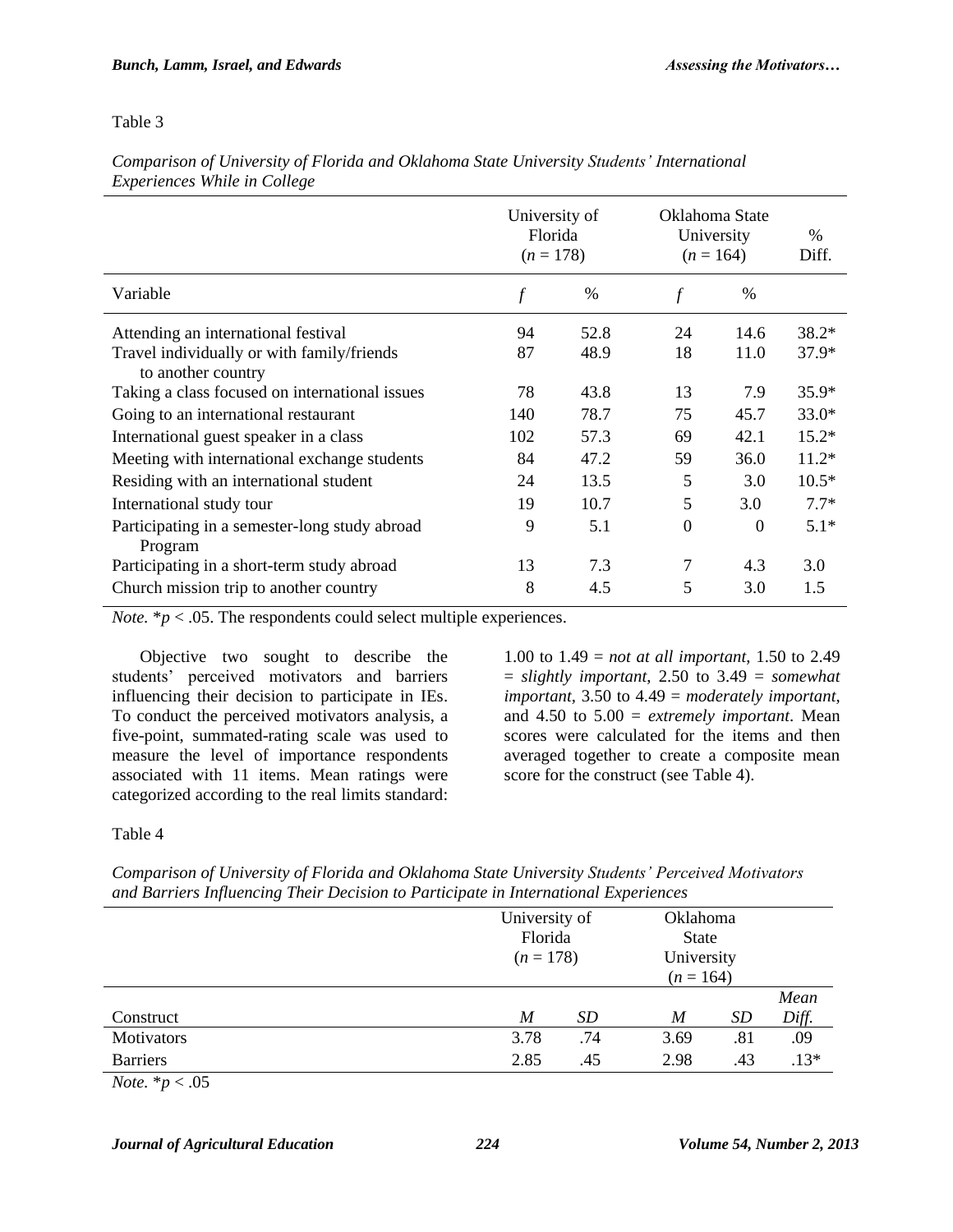Descriptive results showed that respondents from both schools perceived the overall importance of the motivator items as *moderately important* ( $M_A = 3.78$ ,  $SD_A = .74$ ) ( $M_B = 3.69$ ,  $SD_B = .81$ ) (see Table 4). In addition, a fivepoint, summated-rating scale was used to measure the level of agreement respondents expressed for 15 items identified as barriers to participating in IEs. The real limits for the scale were 1.00 to 1.49 = *strongly disagree*, 1.50 to 2.49 = *disagree*, 2.50 to 3.49 = *neutral*, 3.50 to 4.49 = *agree*, and 4.50 to 5.00 = *strongly agree*. The results showed that respondents from both schools exhibited a neutral level of agreement overall with the IE barrier items ( $M_A = 2.85$ ,  $SD_A$  $= .45; M_B = 2.98, SD_B = .43$ . Composite mean differences between the two universities were compared to identify significant differences (see Table 4).

Objective three sought to determine if differences between students' perceived motivators and barriers to participate in IEs were associated with selected personal characteristics, including the university they attended. Multiple linear regression, using the stepwise method, was used to develop a series of predictive models. Personal characteristics including gender, where the student lived growing up, ethnicity, grade point average, educational status, transfer student status, fluent in a language other than English, international

experience before college, and international experience while in college were dummy coded and used as the independent variables in the regression models (Field, 2009).

In the first set of models, the respondents' composite mean scores for their perceived motivators were used as the dependent variables within each school. The model for the University of Florida explained 13% of the variance in perceived motivators while the model for Oklahoma State University explained 19% of the variance in perceived motivators (see Table 5). The only significant predictor in the model for the University of Florida was the participant's international experience while in college. The more international experiences in which students at the University of Florida engaged while in college, the higher level of perceived motivation they expressed. Two significant predictors of motivators for Oklahoma State University respondents were found. Male students at Oklahoma State University had a significantly lower perception of motivators than their female counterparts, and the respondents at Oklahoma State University who were fluent in a language other than English reported a significantly lower level of motivation to participate in an IE than those students not fluent in another language (see Table 5).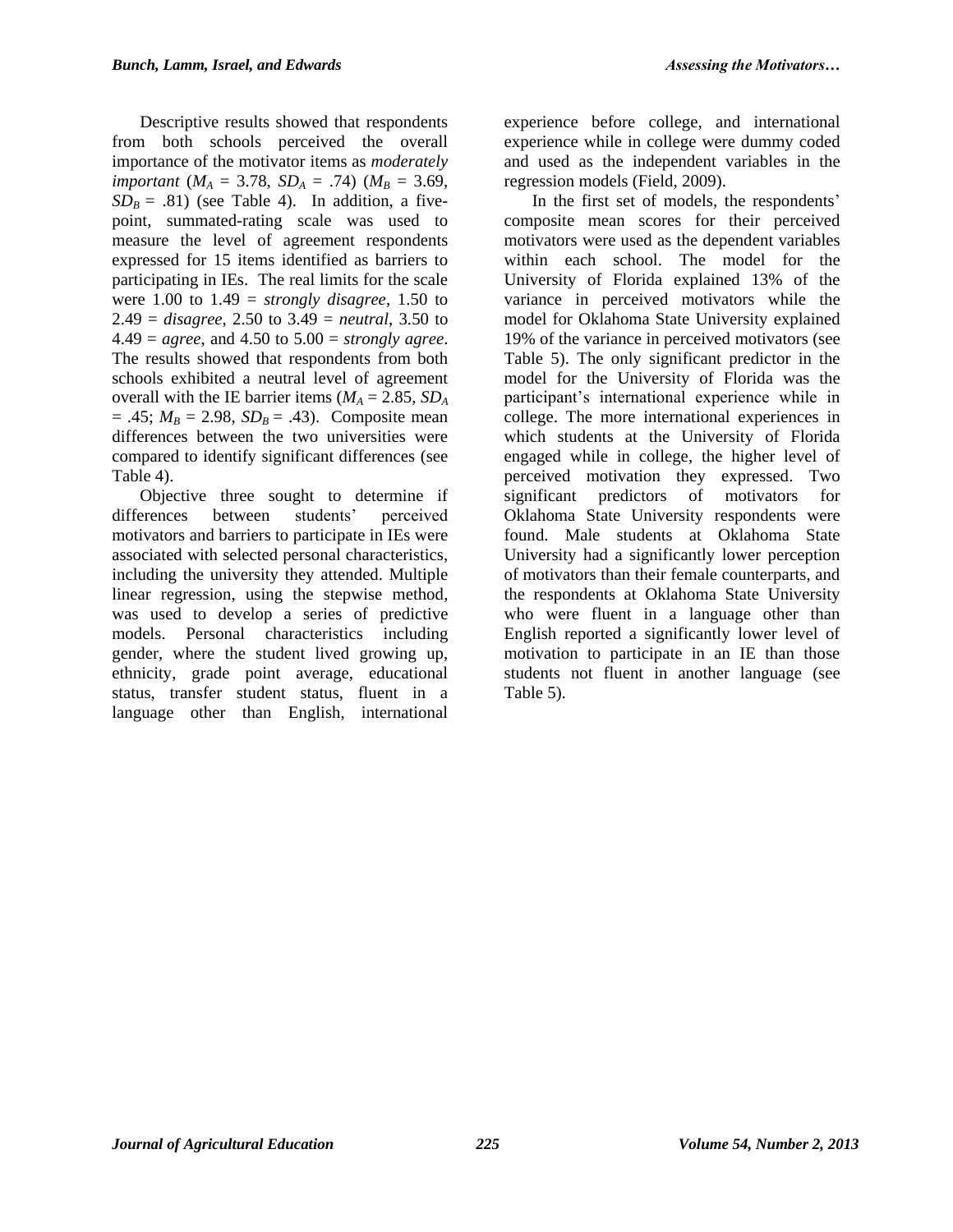*Comparison of University of Florida and Oklahoma State University Students' Perceived Motivators Influencing Their Decision to Participate in International Experiences Depending on Selected Personal Experiences and University Attended*

|                                           | University of Florida<br>$(n = 178)$<br>$R^2 = .13$ |                          | Oklahoma State<br>University<br>$(n = 164)$<br>$R^2 = .19$ |            |  |
|-------------------------------------------|-----------------------------------------------------|--------------------------|------------------------------------------------------------|------------|--|
| Constant                                  | $\beta$                                             | $p$ -value               | $\beta$                                                    | $p$ -value |  |
| Male                                      | $-.02$                                              | .79                      | $-.18$                                                     | $.03*$     |  |
| Lived growing up                          |                                                     |                          |                                                            |            |  |
| Downtown area in a city or town           | $ -$                                                | $ -$                     | $- -$                                                      | $- -$      |  |
| Rural, not a farm                         | $-.06$                                              | .65                      | .46                                                        | .10        |  |
| Subdivision, in town or city              | $-19$                                               | .20                      | $-0.29$                                                    | .20        |  |
| Farm                                      | $-.15$                                              | .12                      | .53                                                        | .09        |  |
| Ethnicity                                 |                                                     |                          |                                                            |            |  |
| White (Non-Hispanic)                      | $ -$                                                | $ -$                     | - -                                                        | - -        |  |
| Asian                                     | .03                                                 | .74                      |                                                            |            |  |
| Black (Non-Hispanic)                      | $-.03$                                              | .75                      | .09                                                        | .26        |  |
| Hispanic                                  | .14                                                 | .15                      | $-.13$                                                     | .13        |  |
| American Indian/Native American           | $\overline{\phantom{0}}$                            | $\overline{\phantom{a}}$ | .12                                                        | .13        |  |
| Multiracial                               | $-.05$                                              | .50                      | $-.06$                                                     | .48        |  |
| Grade point average                       |                                                     |                          |                                                            |            |  |
| 4.0 or greater                            |                                                     | $ -$                     | $- -$                                                      | $- -$      |  |
| $3.99 - 3.50$                             | $-.11$                                              | .57                      | $-19$                                                      | .14        |  |
| $3.49 - 3.00$                             | $-.15$                                              | .45                      | $-.12$                                                     | .38        |  |
| $2.99 - 2.50$                             | $-.05$                                              | .76                      | $-.22$                                                     | .10        |  |
| 2.49 or less                              | $-.17$                                              | .87                      | $-.19$                                                     | .06        |  |
| <b>Educational Status</b>                 |                                                     |                          |                                                            |            |  |
| Freshman                                  | $ -$                                                | $ -$                     | $ -$                                                       | $- -$      |  |
| Sophomore                                 | $-19$                                               | .35                      | $-.18$                                                     | .07        |  |
| Junior                                    | $-.26$                                              | .23                      | $-.10$                                                     | .37        |  |
| Senior                                    | $-.31$                                              | .14                      | .04                                                        | .69        |  |
| Transfer student                          | $-.10$                                              | .22                      | .07                                                        | .50        |  |
| Fluent in a language other than English   | $-.00$                                              | .97                      | $-.23$                                                     | $.01*$     |  |
| Previous international experience         | $-.04$                                              | .65                      | $-.02$                                                     | .84        |  |
| International experience while in college | .21                                                 | $.04*$                   | $-.01$                                                     | .96        |  |

*Note.* \**p* < .05

In the second set of models, the respondents' composite mean scores for perceived barriers were used as the dependent variables within each school. The model for the University of Florida explained 10% of the

variance in perceived barriers, and the model for Oklahoma State University explained 16% of the variance in perceived barriers (see Table 6). The only significant predictor in the model for the University of Florida was where the

#### *Journal of Agricultural Education 226 Volume 54, Number 2, 2013*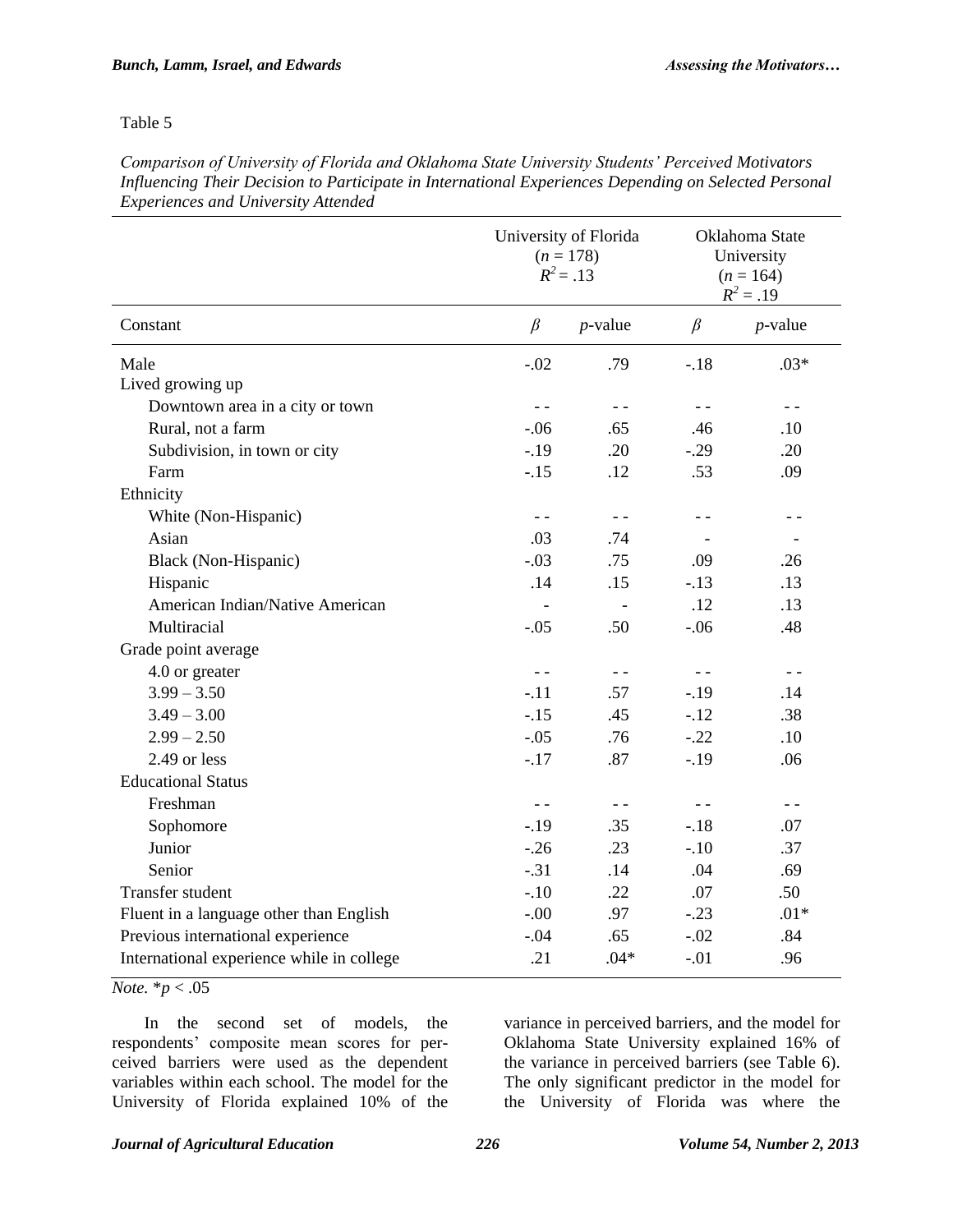participant lived growing up. If a participant had grown up in a rural area or in a subdivision the person was significantly less likely to perceive barriers to IEs than a participant who had grown up in a downtown area in a city or a town. In

addition, one significant predictor of perceived barriers for Oklahoma State University respondents was found. At Oklahoma State University, a male student was more likely to perceive barriers to participation in IEs than a female.

#### Table 6

*Comparison of University of Florida and Oklahoma State University Students' Perceived Barriers Influencing Their Decision to Participate in International Experiences Depending on Selected Personal Characteristics and University Attended*

|                                           |               | University of Florida    |         | Oklahoma State |  |  |
|-------------------------------------------|---------------|--------------------------|---------|----------------|--|--|
|                                           | $(n = 178)$   |                          |         | University     |  |  |
|                                           | $R^2 = .10$   |                          |         | $(n = 164)$    |  |  |
|                                           |               |                          |         | $R^2 = .16$    |  |  |
| Constant                                  | $\beta$       | $p$ -value               | $\beta$ | $p$ -value     |  |  |
| Male                                      | $-.01$        | .98                      | .26     | $.00*$         |  |  |
| Lived growing up                          |               |                          |         |                |  |  |
| Downtown area in a city or town           |               | $ -$                     |         | $ -$           |  |  |
| Rural, not a farm                         | $-.32$        | $.02*$                   | .09     | .75            |  |  |
| Subdivision, in town or city              | $-.35$        | $.02*$                   | .02     | .92            |  |  |
| Farm                                      | $-.09$        | .38                      | .06     | .86            |  |  |
| Ethnicity                                 |               |                          |         |                |  |  |
| White (Non-Hispanic)                      | $\sim$ $\sim$ | $ -$                     | $ -$    | $ -$           |  |  |
| Asian                                     | .04           | .67                      |         |                |  |  |
| Black (Non-Hispanic)                      | .03           | .73                      | .02     | .79            |  |  |
| Hispanic                                  | .03           | .76                      | $-.03$  | .70            |  |  |
| American Indian/Native American           |               | $\overline{\phantom{a}}$ | .04     | .62            |  |  |
| Multiracial                               | .11           | .17                      | .04     | .60            |  |  |
| Grade point average                       |               |                          |         |                |  |  |
| 4.0 or greater                            | $ -$          |                          | $ -$    | $ -$           |  |  |
| $3.99 - 3.50$                             | .16           | .41                      | .16     | .24            |  |  |
| $3.49 - 3.00$                             | .05           | .80                      | .17     | .22            |  |  |
| $2.99 - 2.50$                             | .15           | .34                      | .17     | .21            |  |  |
| 2.49 or less                              | $-.04$        | .70                      | .20     | .06            |  |  |
| <b>Educational Status</b>                 |               |                          |         |                |  |  |
| Freshman                                  | $ -$          | $ -$                     |         | $ -$           |  |  |
| Sophomore                                 | .17           | .41                      | .16     | .11            |  |  |
| Junior                                    | .11           | .63                      | $-.01$  | .97            |  |  |
| Senior                                    | .13           | .55                      | .11     | .23            |  |  |
| Transfer student                          | $-.10$        | .25                      | $-.03$  | .80            |  |  |
| Fluent in a language other than English   | .07           | .46                      | .09     | .33            |  |  |
| Previous international experience         | .01           | .90                      | .05     | .60            |  |  |
| International experience while in college | .05           | .63                      | $-.11$  | .27            |  |  |
|                                           |               |                          |         |                |  |  |

*Note.* \**p* < .05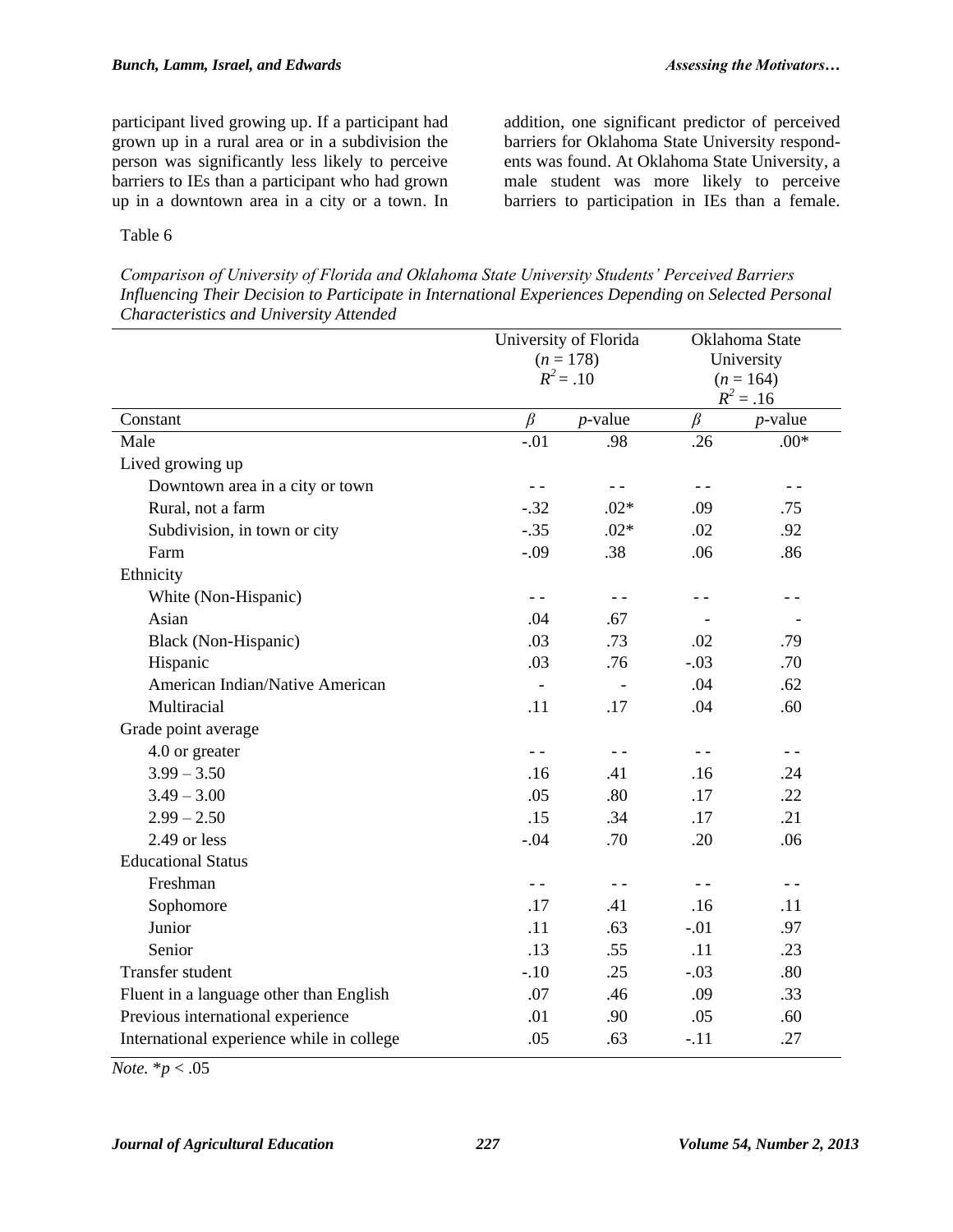#### **Conclusions, Recommendations, and Implications**

The results of the study show that students at the University of Florida participated in more international experiences before college than students at Oklahoma State University. Because the University of Florida is geographically located in the south and physically closer to international destinations than Oklahoma State University, this finding was not surprising. Moreover, the majority of the University of Florida respondents were upper classmen (juniors and seniors) and the Oklahoma State University respondents were lower classmen (freshmen and sophomores). Therefore, the University of Florida respondents may have participated in more IEs while in college simply because they had additional time of university attendance in which to participate. This is a limitation of the study and should be noted when interpreting the results relying on the while in college IE participation construct.

Further, students at both schools perceived the overall importance of participating in IEs as moderately important. A belief viewed as favorable creates a positive attitude toward a behavior thereby increasing the likelihood an individual will decide to engage in said action (Ajzen, 2002). When considering the recruitment of students to IEs, no matter their geographic characteristics, agricultural educators should focus on the personal life experiences students will gain from the IE, the opportunity to live in another country, and individual personal development as recruitment incentives.

Even though students from both schools exhibited a neutral level of agreement with the IE barrier items, a statistically significant difference was found between schools. Beliefs regarding impediments, such as perceived barriers, influence an individual's level of perceived control over his or her ability to participate in activities (Ajzen, 2002), including IEs. Therefore, agricultural educators need to not only create opportunities for students to participate in IEs but also assist them in finding financial support to make that participation possible.

In addition, male students at Oklahoma State University were less motivated and perceived

stronger barriers to participating in IEs than female students. Perhaps males from Oklahoma State University, who were more likely to have grown up in rural areas, perceived the need to work on the home farm or elsewhere in their local communities and therefore do not view IEs as important. Moreover, the location where respondents grew up influenced their barrier responses at the University of Florida but had little impact on the students at Oklahoma State University. At the University of Florida, the students who grew up in a downtown area in a city or town perceived more barriers to participating in IEs than those who had lived in rural areas or subdivisions. This finding suggests the subjective norm in urbanized areas may be less supportive of IEs than that of more suburban or rural areas (Ajzen, 2002).

The results of this investigation show that, in general, undergraduate agricultural students at both land-grant universities, despite their differences in personal characteristics, were not very engaged in IEs. The lack of engagement in IEs is consistent with the Institute of International Education's (2010) findings reporting that agricultural student participation in study abroad opportunities was declining. If employers worldwide are emphasizing global competence when making hiring decisions (Starkey & Osler, 2001), it is important for agricultural educators to encourage and facilitate students in making decisions to gain IEs that stand to increase their employability.

The findings from this inquiry suggest the data collected at the two universities studied is only the beginning of being able to understand how the geographic diversity of an institution impacts student participation in IEs. To understand this phenomenon better, this study should be replicated in other states and the results compared to this study's findings. Perhaps a comparison of schools in all regions of the United States would develop further the understanding of agricultural educators on how different universities are impacting student participation in IEs.

In addition, this study could be replicated in universities outside of the United States and those results compared to findings gathered at U.S. institutions. Research conducted by the Institute of International Education (2010) has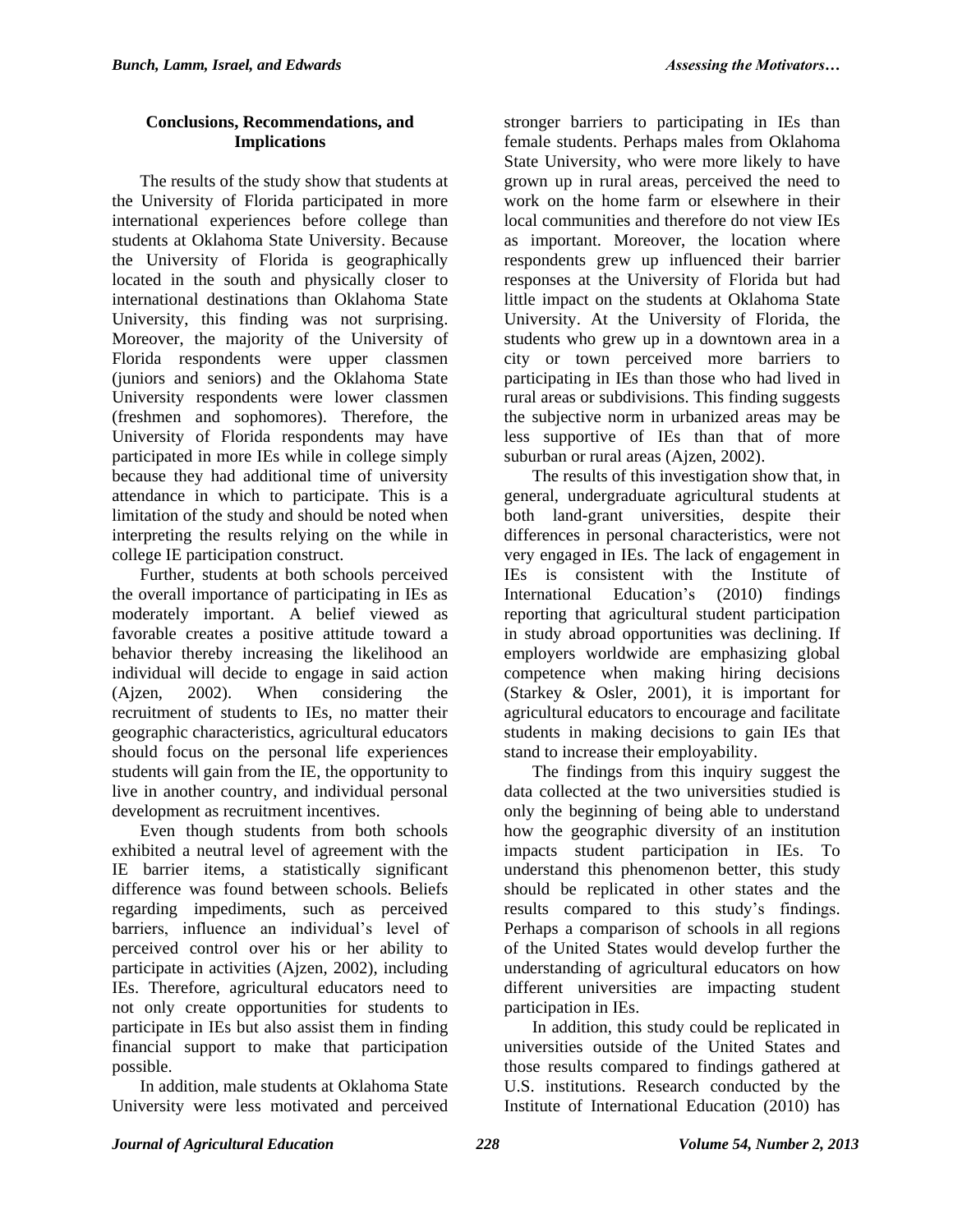shown the United States is behind many European countries in developing a sense of global competence in college students. By understanding better the motivators and the barriers at non-U.S. universities that are successful at globalizing students, U.S. institutions may be able to identify and replicate

their internationalization efforts. Finally, a qualitative study (e.g., personal interviews) conducted with students who have engaged in IEs would assist in developing a deeper understanding of how they overcame barriers to their participation.

#### **References**

- Ajzen, I. (1991). The theory of planned behavior. *Organizational Behavior and Human Decision Processes, 50*(2), 179–211. doi: 10.1016/0749-5978(91)90020-T
- Ajzen, I. (2002). *Constructing a TpB questionnaire: Conceptual and methodological considerations*. Retrieved from http://www.people.umass.edu/aizen/pdf/tpb.measurement.pdf
- Ajzen, I. (2006). *Constructing a TpB questionnaire: Conceptual and methodological considerations*. Retrieved from http://www.people.umass.edu/aizen/pdf/tpb.measurement.pdf
- Ajzen, I., & Fishbein, M. (1980). *Understanding attitudes and predicting social behavior.* Englewood Cliffs, NJ: Prentice-Hall, Inc.
- Andreasen, R. J. (2003). Barriers to international involvement*. Journal of International Agricultural and Extension Education, 10*(3), 65–69.
- Association of American Colleges and Universities. (2007). Global learning for the new global century: Executive summary with findings from employer survey. Washington, DC: Jessica Kingsley.
- Bardhan, N. (2003). Creating spaces for international and multi(inter)cultural perspectives in undergraduate public relations education. *Communication Education, 52*(2), 164–172. doi: 10.1080/03634520302473
- Briers, G. E., Shinn, G. C., & Nguyen, A. N. (2010). Through students' eyes: Perceptions and aspirations of college of agriculture and life science students regarding international educational experiences. *Journal of International Agricultural and Extension Education, 17*(2), 5–20. doi: 10.5191.jiaee.2010.17201
- Bruening, T. H., & Frick, M. (2004). Evaluation of selected courses intended to internationalize the curriculum in the college of agriculture at Montana State University*. Journal of International Agricultural and Extension Education, 11*(1), 17–24.
- Bruening, T. H., & Shao, X. (2005). What should be included in an international agriculture undergraduate course? *Journal of International Agricultural and Extension Education, 12*(1), 47– 54.
- Carlson, J. S., Burn, B. B., Useem, J., & Yachimowicz, D. (1990). *Study abroad: The experience of American undergraduates*. New York, NY: Greenwood Press.
- Field, A. (2009). *Discovering statistics using SPSS* (3rd ed.). Thousands Oak, CA: Sage Publications Inc.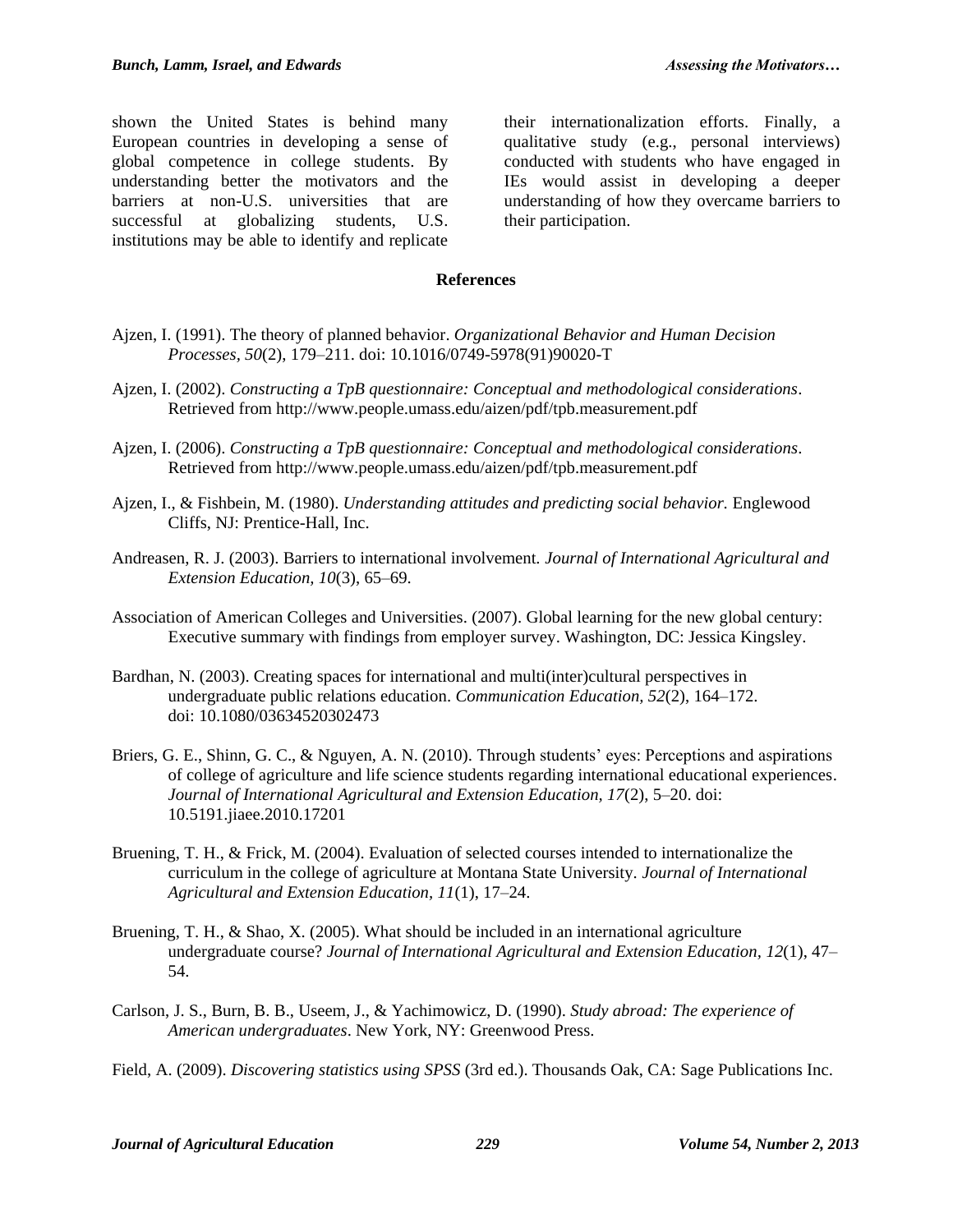- Francis, J. J., Eccles, M. P., Johnston, M., Walker, A., Grimshaw, J., Foy, R., et al. (2004). Constructing questionnaires based on the theory of planned behavior: A manual for health services researchers. *Centre for Health Services Research, 0-9540161-5-7*. Retrieved from http://www.rebeqi.org/ViewFile.aspx?itemID=212
- Hudzik, J. (2004). *Why internationalize NASULGC institutions? Challenge and opportunity.* Retrieved from http://www.nasulgc.org/CIP/Task%20Force/WhyInternationalize.pdf
- Institute of International Education. (2010). *Open doors report*. Retrieved from http://www.iie.org/en/Research-and-Publications/Open-Doors
- Irani, T., Place, N. T., & Friedel, C. (2006). Beliefs, attitudes, perceptions, and barriers toward international involvement among college of agriculture and life science students. *Journal of International Agricultural and Extension Education, 13*(2), 27–37.
- Ludwig, B. G., & McGirr, M. J. (2003). Globalizing extension: A national initiative for U.S. land grant universities. *Proceedings of the Association for International Agricultural and Extension Education, 19,* 401–411.
- Moriba, S. (2011). Investigating the international awareness and global competence of students meeting their international dimension requirement through course offerings in a college of agricultural sciences and natural resources: A descriptive and comparative study (Unpublished doctoral dissertation). Oklahoma State University, Stillwater, Oklahoma.
- Mushi, S. (2004). Multicultural competencies in teaching: A typology of classroom activities. *Intercultural Education, 15*(2), 179–194. doi: 10.1080/1467598042000225032
- Navarro, M., & Edwards, M. C. (2008). Priorities for undergraduate education and the inclusion of internationalized curriculum in colleges of agriculture: Interpreting and negotiating the "comparison dilemma." *Journal of Agricultural Education, 49*(4), 72-82. doi: 10.5032/jae.2008.04072
- Opper, S., Teichler, U., & Carlson, J. (1990). Impacts of study abroad programs on students and graduates. *Higher Education Policy Series, 11*(2). London, England: Jessica Kingsley Publishers.
- Starkey, H., & Osler, A. (2001). Language, learning and antiracism: Some pedagogical challenges. *Curriculum Journal, 12*(3) 313–329. doi: 10.1080/09585170110089646
- Stephens, C. A., & Little, D. (2008). Testimonies from four agricultural education student teachers related to completing an international student teacher experience in New South Wales, Australia. *Journal of Agricultural Education, 49*(3), 46–55. doi: 10.5032/jae.2008.03046
- Wingenbach, G. J., Boyd, B. L., Lindner, J. R., Dick, S., Arispe, S., & Haba, S. (2003). Students' knowledge and attitudes about international agricultural issues. *Journal of International Agricultural and Extension Education, 10*(3), 25–35.
- Zhai, L., & Scheer, S. D. (2002). Influence of international study abroad programs on agricultural college students. *Journal of International Agricultural and Extension Education, 9*(3), 23–29.